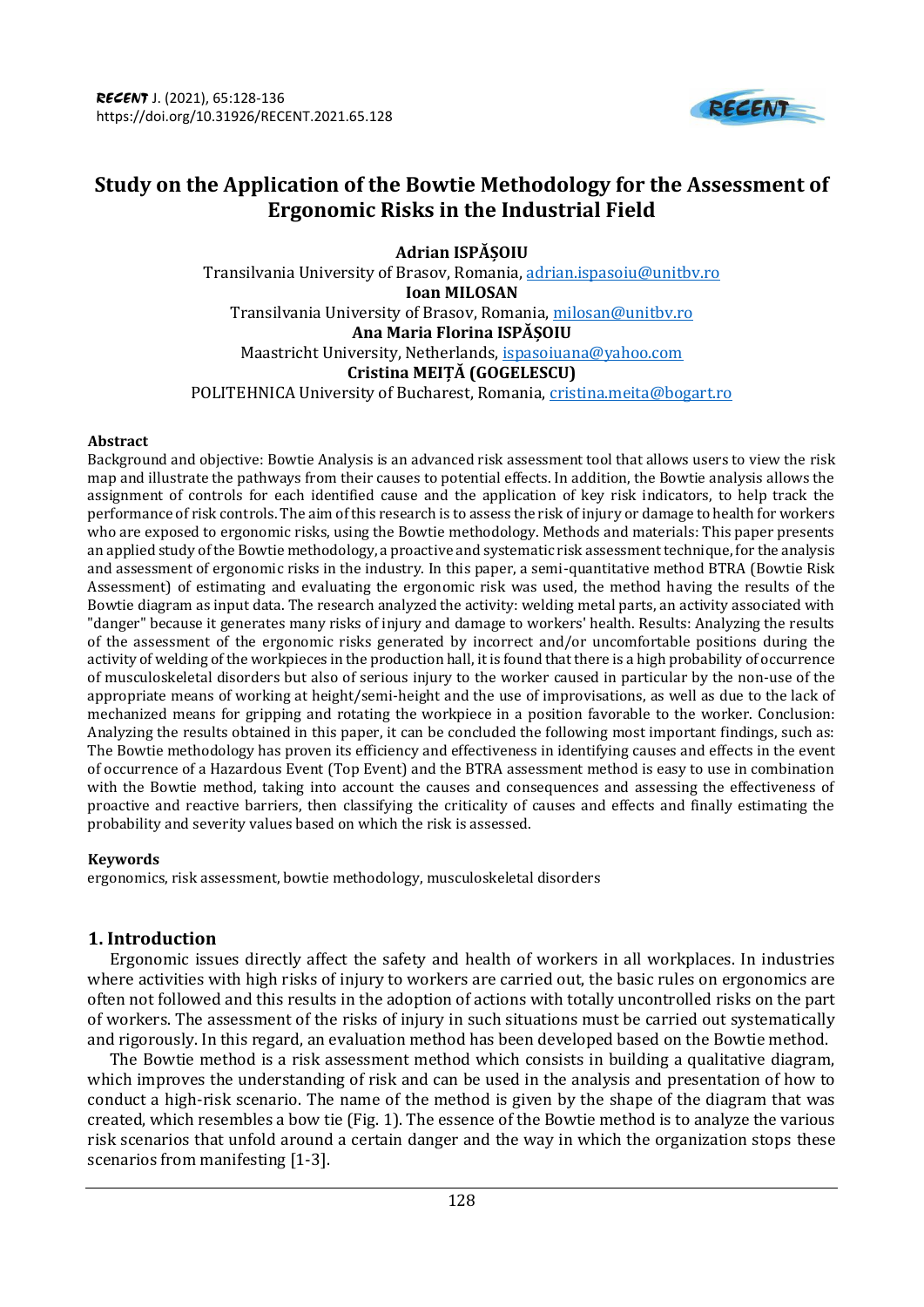

Fig. 1. Typical representation of a Bowtie diagram

A large number of researchers have turned their attention to the Bowtie method. Some of them focused on industry domains such us: mining, chemical and process, oil and gas. Other researchers are turning their attention to the IT, risk management [4, 5], and risk assessment [6-9].

The goals of the Bowtie method are: systematic analysis of a hazard, to help one decide whether the current level of risk control is sufficient, to help one identify the most appropriate places where resources can be allocated so that their efficiency is high.

Improving communication and awareness on risk, causes and effects [2].

On a Bowtie diagram, of the type shown in Fig. 1, are represented the causes that can lead to the occurrence of a dangerous event as well as the possible effects that occur after the occurrence of the dangerous event.

## **2. Directions of Analysis in the Bowtie Method**

The Bowtie method incorporates three main directions of analysis: risks, causes and effects [10]:

- 1. Fault tree analysis FTA or cause tree analysis is represented on the left side of the diagram and shows how different scenarios can cause loss of control over processes or hazards.
- 2. Event tree analysis ETA that is represented by the right side of the diagram which shows the consequences that may occur once control over processes or hazards is lost.
- 3. Barrier-based thinking, which is based on the Swiss cheese model, a model designed by James Reason in the early '90s.

The "Swiss cheese" model, shown in Figure 2, is a graphical representation of how different barriers or protective layers (LOPA), can fail in the face of a hazard or hazardous situation.



The Bowtie diagram can also be used to conduct a LOPA study (Layer of Protection Analysis), a simple risk assessment tool to determine if existing protections are sufficient and to calculate the residual risk if they are insufficient [11].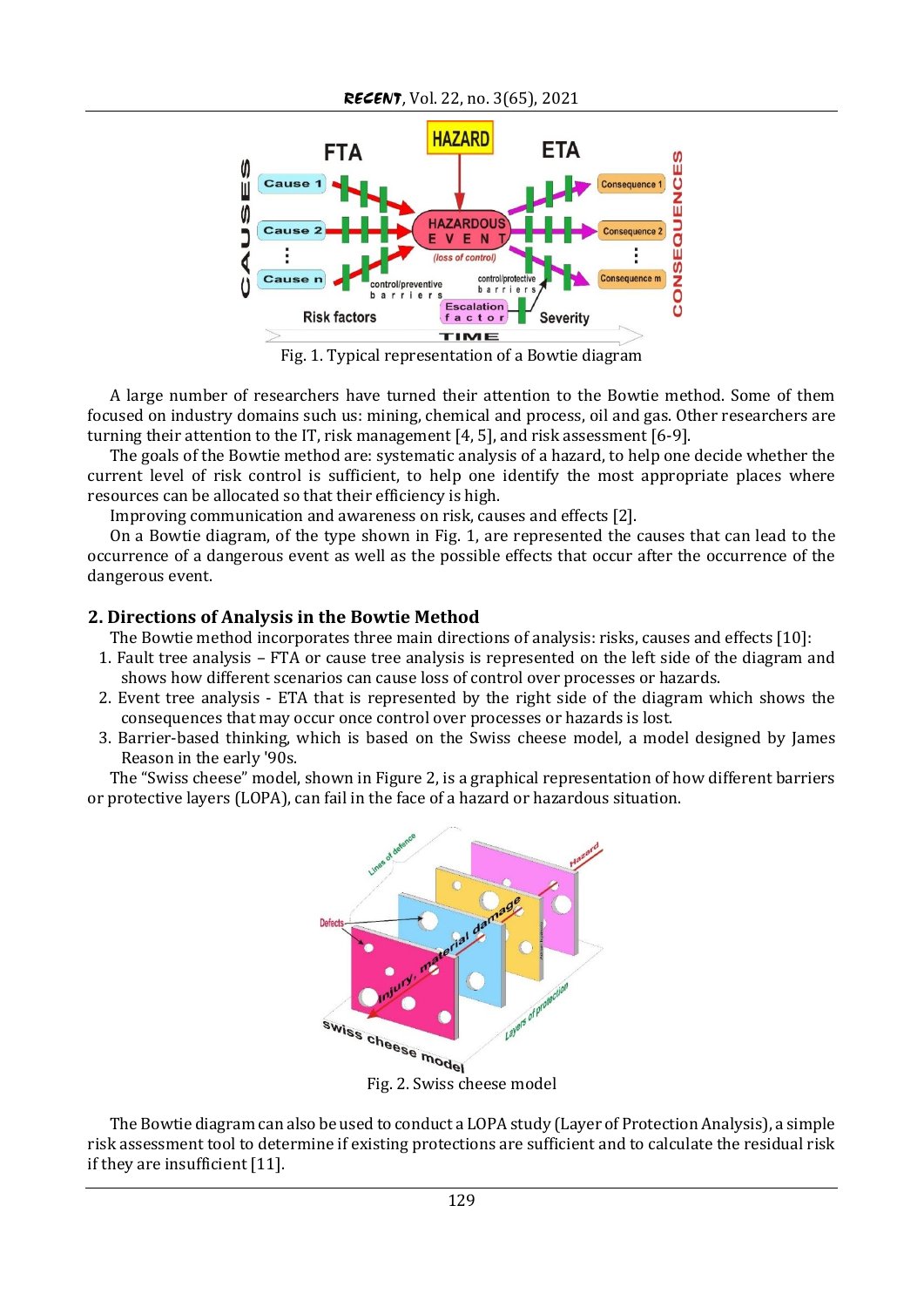## **3. The Directions of Analysis in Practice of the Bowtie Method**

The application of the Bowtie method in practice is done in stages.

It starts with identifying the hazard. A hazard can be a source, a situation, or an action with the potential to cause injury or damage. When control of the hazard is lost then the hazardous event or top event (TE) occurs. Loss of control means that one or more protective barriers have failed to perform their function. The causes or security breaches are those that make the occurrence of the hazardous event possible. The consequences are the effects that result from the escalation of the hazardous event in time. Risk management is the manner in which we control risks. The risk can be controlled by placing barriers or controls such as: equipment, processes, workers, etc., on both sides of the hazardous event.

The barriers that exist between the cause and the hazardous event are called proactive barriers. The barriers to the right of the hazardous event have the role of preventing the escalation of this event to the effects caused by the nature of the hazard. These barriers are called reactive barriers because they react to the occurrence of the hazardous event.

The reason for these barrier failures ("holes" in the Swiss cheese model) can often be found within the company. For example, short deadlines for performing an activity may cause workers to stop using appropriate and safe work equipment in order to perform the tasks, but to resort to improvisations or other unsafe methods (Fig. 3), which can lead to musculoskeletal disorders or even to more serious injuries.



Fig. 3. Unsafe work situation

Analyzing Figure 3, the uncomfortable posture of the worker can be noticed, which can cause musculoskeletal disorders. The use of improvisations can lead to serious accidents.

In the Bowtie method, these deviations from security can be represented as escalating factors. The representation of escalation factors is very important because it allows us to obtain information on the specific conditions under which barriers are affected, removed or overcome. Barriers are never perfect. Even the technical ones, no matter how well built and located, can fail to perform their safety function. For this reason, we need to know how a barrier can fail and what effects this can have on the safety of workers and goods. And the Bowtie method also allows the analysis of how a barrier can fail to function properly, that is, highlighting and describing escalating factors.

Bowtie analysis provides the opportunity to assess the probability and severity of risks, as well as to document the causes of risks, assign and monitor control of risks, and to systematically assess the full range of factors that contribute to workers' exposure to these risks [3].

## **3.1. BTRA method parameters**

In this paper, a semi-quantitative method (BTRA – Bowtie Risk Assessment) of estimating and evaluating the ergonomic risk was used, the method having the results of the Bowtie diagram as input data [12].

In this evaluation method were used the following terms: Harm – physical injury or damage to health [12]; Hazard – potential source of harm [12]; Hazardous event (Top Event) – the moment when control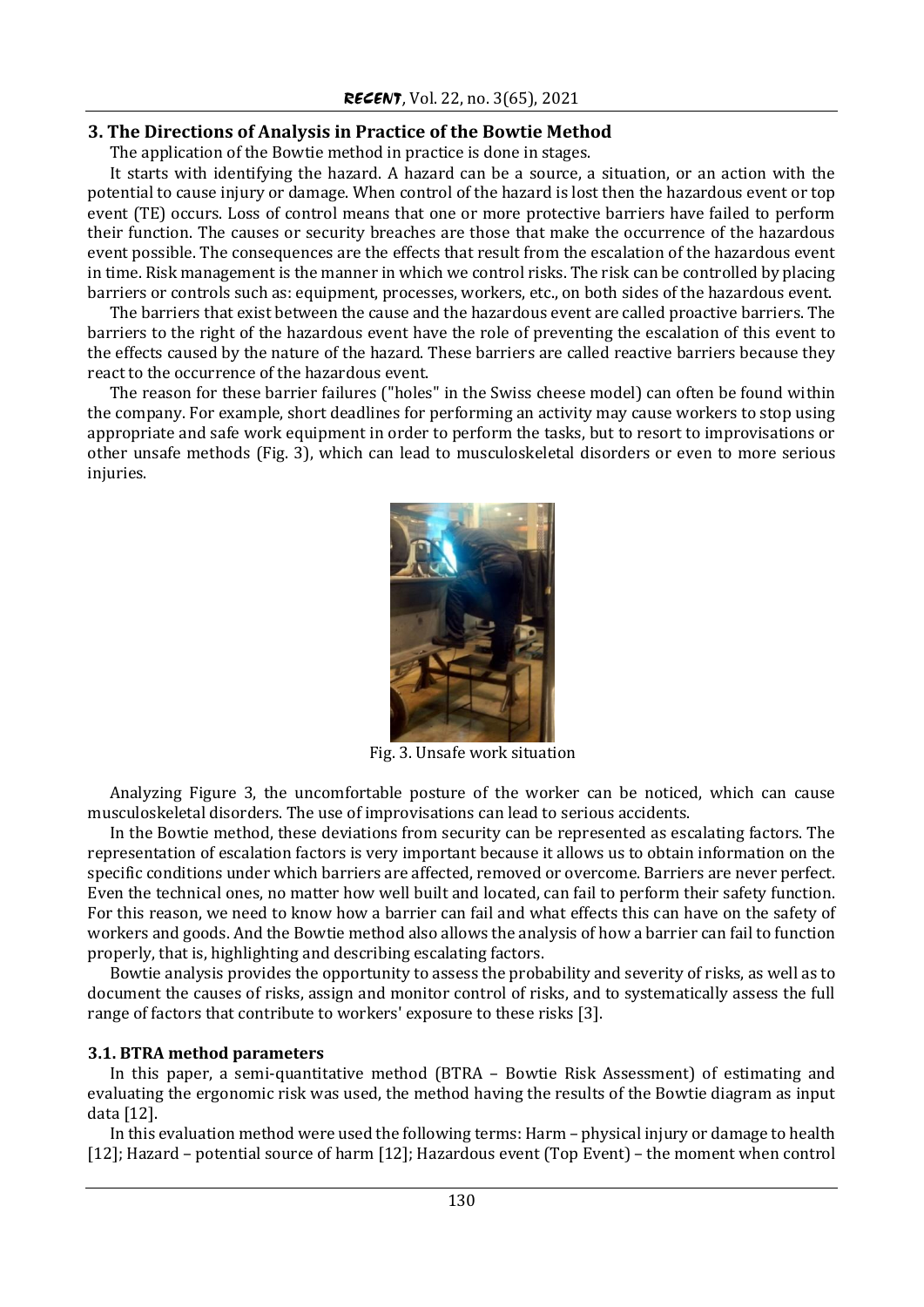over the hazard/risk is lost; Severity (G) - determines the nature and type of impact that could occur assuming that a particular event, situation or circumstance has occurred; Probability (P) – probability that the injury will occur; Risk (R) – combination of the probability of occurrence of harm and the severity of that harm [12]; Efficiency (E) – it is an assessment of how effective prevention and protection measures are in controlling risk; Critical, Criticality (C) – represents the influence of the analyzed factor on safety, security and health; Escalation Factor (FE) – are those factors that act on barriers and prevent them from performing the function of safety or protection.

Risk (R) is a combination of SEVERITY (G) and PROBABILITY (P), usually  $R = G \times P$ . A risk matrix, presented in Table 1, is used to estimate and assess the risk.

|                 |        |                               | CONSEQUENCES            |                        | <b>PROBABILITY</b> |             |             |        |         |  |
|-----------------|--------|-------------------------------|-------------------------|------------------------|--------------------|-------------|-------------|--------|---------|--|
|                 |        |                               |                         |                        |                    | 2           | 3           | 4      | 5       |  |
| <b>SEVERITY</b> | People | Assets<br>$(injury)$ (damage) | Environment<br>(effect) | Reputation<br>(impact) | Unlikely           | Unusual     | Possible    | Likely | Almost  |  |
|                 |        |                               |                         |                        |                    |             |             |        | certain |  |
|                 |        | Minor or Minor or             | Minor or                | Minor or               | Small              | Small       | Small       | Medium | Medium  |  |
|                 |        | not at all not at all         | not at all              | not at all             |                    |             |             |        |         |  |
| 2               | Minor  | Minor                         | Minor                   | Limited                | Small              | Medium      | Medium      | Medium | High    |  |
| 3               | Major  | Local                         | Local                   | Major                  | Small              | Medium      | Medium      | High   | High    |  |
| 4               | Death  | Major                         | Major                   | <b>National</b>        | Medium             | Medium      | <b>High</b> | High   | High    |  |
| 5               | Deaths | Extended                      | Massive                 | International          | Medium             | <b>High</b> | High        | High   | High    |  |

Table 1. Risk matrix - Adapted from Bowtie Methodology, BowTie Pro [1]

The matrix represented in Table 1, consists of the representation of the consequences on people, assets, environment, reputation, on a scale of severity with values from 1 to 5 and on a scale of the probability of injury / damage with values from 1 to 5. In this matrix, the level of risk is represented on 3 areas: small, medium, high.

A symmetric matrix was used to represent the level of risk. The combination Consequence = 5 (or Consequence  $= 4$ ) and Probability  $= 1$  was chosen as Medium risk level because there are risks that can have the maximum Consequence of death or even more deaths (example: explosion) but that are well kept under control. If the level of risk had been chosen as High for these risks, then all the risks that would have had as maximum Severity death, would be unacceptable and, in order to become acceptable, the measures would have had to intervene on the nature of the danger so that the value of Severity is reduced, but, in most situations, this technically impossible or very expensive.

The combination of Consequence = 4 and Probability = 2 was chosen as Medium risk level because there are risks that may have the Consequence of death but which are well controlled by the risk owner but it may also happen that a component of the Probability of injury cannot be fully controlled at all times. For example, inappropriate human behavior (human error) or other causes that are independent of the employer's control increase the probability of injury.

The description of the significance of the risk areas is presented in Table 2.

| Table 2. Significance of risk areas |             |                   |  |  |  |  |
|-------------------------------------|-------------|-------------------|--|--|--|--|
| Risk level                          | Description |                   |  |  |  |  |
| $1 - 3$                             | Small       | Tolerable         |  |  |  |  |
| $4-9$                               | Medium      | ALARP (Tolerable) |  |  |  |  |
| $10 - 25$                           | High        | Intolerable       |  |  |  |  |

 $Table 2$  Significance of right

When the estimated values for Severity and Probability are low and the risk levels resulting from the value of the level of Seriousness multiplied by the level of Probability are less than or equal to 3, the risks are considered low. Risk levels in the range 4 - 9 are considered medium level and classified as ALARP (as low as reasonably practicable). These risks are tolerable but must be constantly monitored, as they may become intolerable (namely loss of safety and occurrence of injury) at the slightest deviation from safety rules. Risks with levels above 10 are high risks that cannot be tolerated and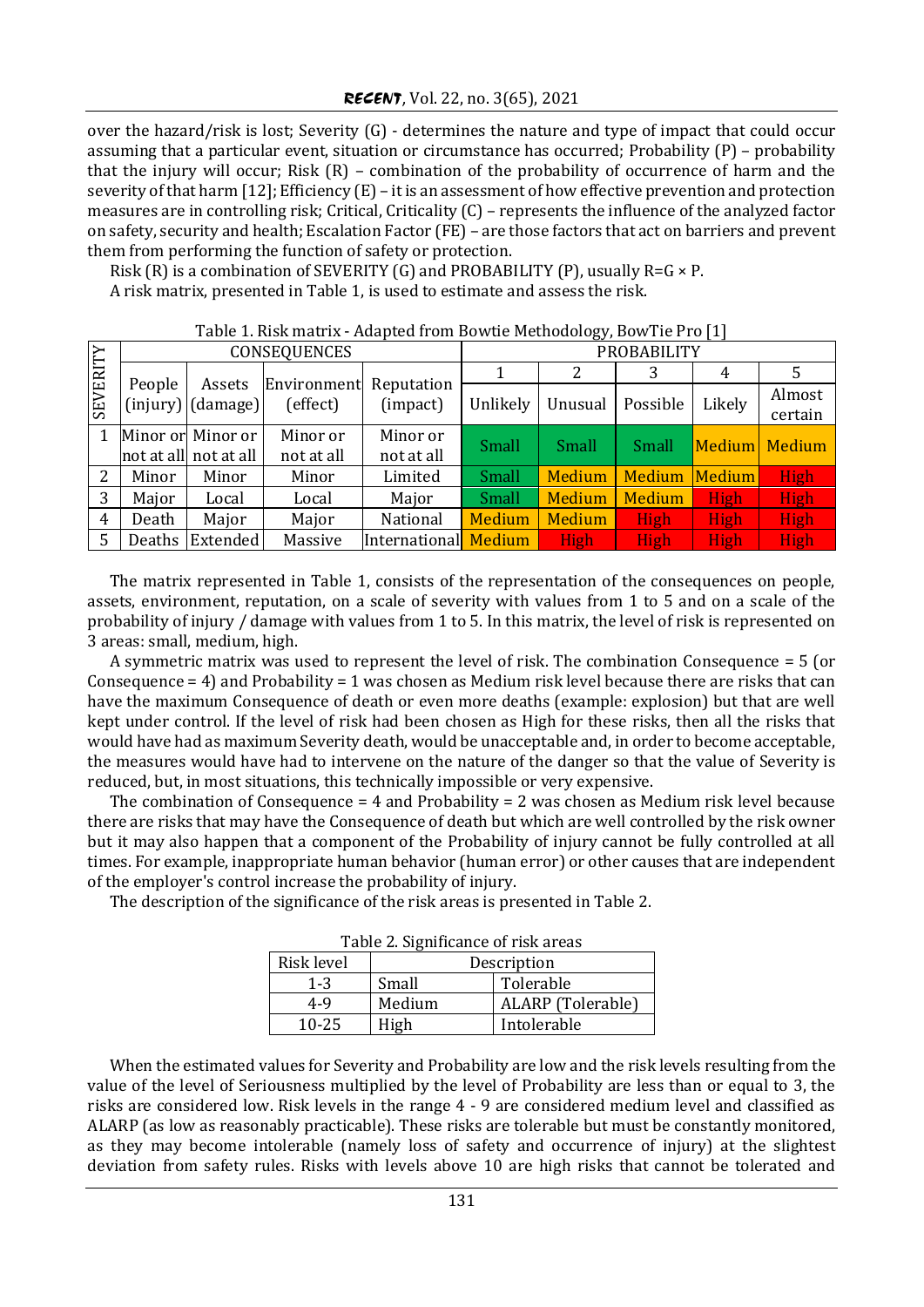assumed. Of course, depending on the particular security criteria of an enterprise, these scales may be changed accordingly by the assessment team before the risk assessment begins.

The efficiency of the controls and the criticality of the factors are described in Table 3. Estimating the effectiveness of controls is a particularly important step in risk assessment, as the safety of workers depends on how those controls control hazards/risks. The probability of material injury or damage is directly proportional to the effectiveness of the controls.

| <b>EFFIENCY</b> | <b>Critical Factor</b> |     |  |  |
|-----------------|------------------------|-----|--|--|
| Ineffective     |                        | No  |  |  |
| Small           |                        | Yes |  |  |
| Average         |                        |     |  |  |
| High            |                        |     |  |  |
| Very high       |                        |     |  |  |

|  |  |  | Table 3. Efficiency of controls and criticality of factor |  |
|--|--|--|-----------------------------------------------------------|--|
|--|--|--|-----------------------------------------------------------|--|

The formula for calculating the probability (Pc) that a particular cause will lead to the Hazardous Event (Top Event) is presented in relation (1):

$$
Pc = E \times C \tag{1}
$$

The formula for calculating the Probability (P) for the Hazardous Event (Top Event) to occur, taking into account all identified causes, is presented in relation (2):

$$
Pt = \frac{\sum_{i=1}^{n} E_i \cdot Ci}{n} = \frac{\sum_{i=1}^{n} Pc_i}{n}
$$
 (2)

where: Pt – the probability that the Top Event will occur;  $n$  – the number of identified causes; E – the effectiveness of controls for a cause/threat; C – criticality of the cause; Pc – the probability that a specific cause will lead to the occurrence of the Top Event.

Correspondence for the calculation of the probability between the values obtained in the calculation and the scale from 1 to 5 is presented in Table 4.

| where it correspondence for calculating the<br>$-$ 0.22 $-$ 0.00 $+$ 0.22 $-$ 0.00 $-$ |                |           |   |            |           |           |        |        |          |
|----------------------------------------------------------------------------------------|----------------|-----------|---|------------|-----------|-----------|--------|--------|----------|
|                                                                                        | Probability    |           | ⌒ | $\sqrt{2}$ |           |           |        | റ      | Severity |
|                                                                                        | Unlikely       | $\Lambda$ | ∡ |            |           |           |        |        |          |
|                                                                                        | Rare           |           |   | $\Lambda$  | $\Lambda$ |           |        |        |          |
|                                                                                        | Possible       |           |   |            |           | $\Lambda$ | v<br>л |        |          |
|                                                                                        | Probable       |           |   |            |           |           |        | v<br>л |          |
|                                                                                        | Almost certain |           |   |            |           |           |        |        |          |

|  | Table 4. Correspondence for calculating the probability and severity |  |  |  |  |  |
|--|----------------------------------------------------------------------|--|--|--|--|--|
|--|----------------------------------------------------------------------|--|--|--|--|--|

The formula for calculating the Severity (Gc) of a certain consequence is presented in relation (3):

$$
Gc = E \times C \tag{3}
$$

The Severity (Gt) calculation formula, taking into account all causes is shown in relation (4):

$$
\mathbf{G}t = \frac{\sum_{i=1}^{n} E_i \cdot Ci}{n} = \frac{\sum_{i=1}^{n} \mathbf{G}c_i}{n}
$$
(4)

where: Gt – the severity that the hazard generates after the Top Event has occurred; n – number of consequences identified; E – the effectiveness of controls to prevent a certain consequence from occurring; C – criticality of the consequence; Gc – the severity that a certain consequence may have after the occurrence of the Top Event.

The correspondence table to reduce the severity level on a scale from 1 to 5 is presented in Table 4.

The total level of risk that the Hazardous Event may have is calculated by the formula in relation (5):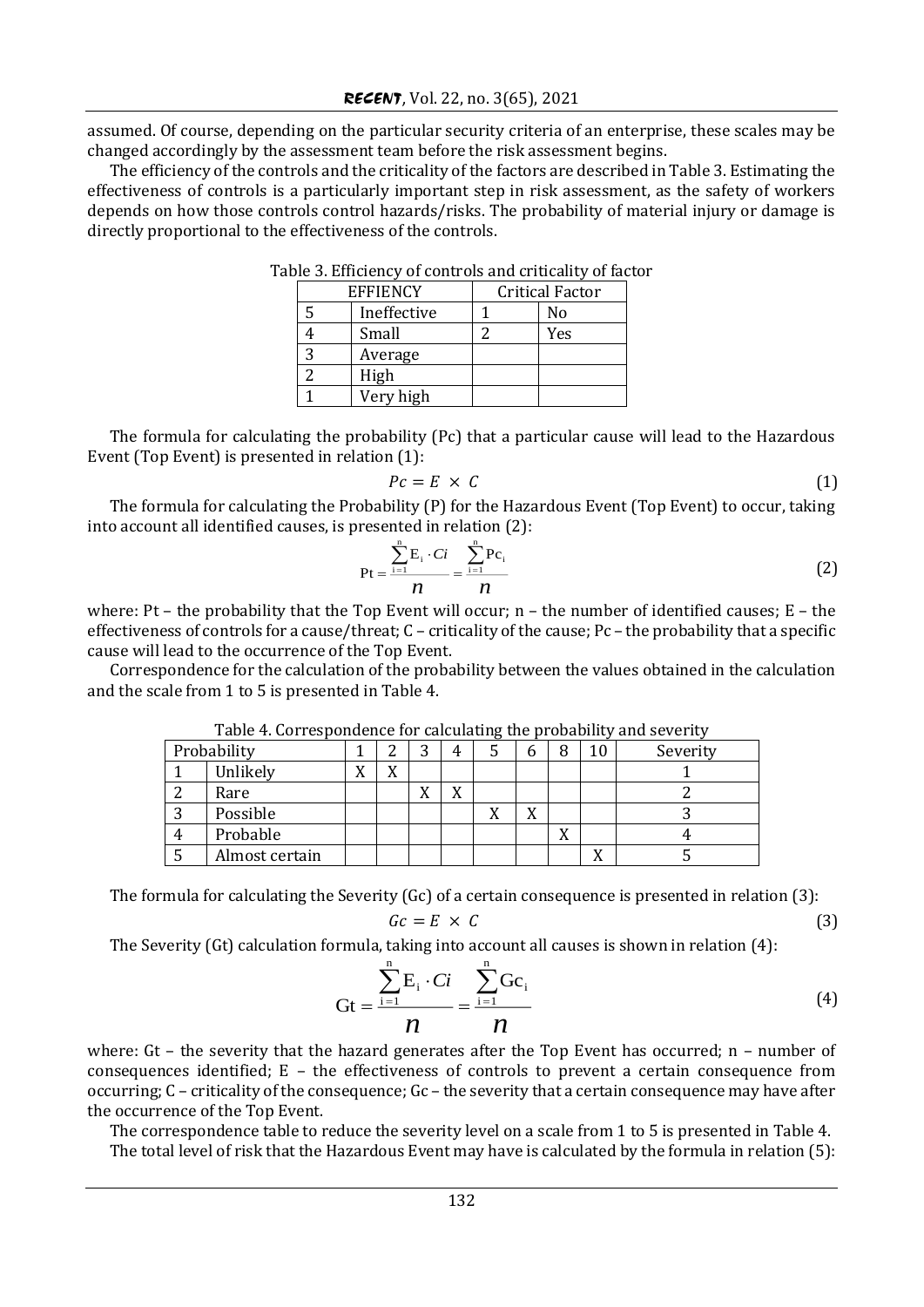$$
G = Gt \times Pt \tag{5}
$$

## **4. Experimental Results and Discussions**

Analyzing the situation presented in Figure 3, it was build the Bowtie diagram for the activity: welding of metal parts, activity associated with "hazard" because it generates many risks of injury and damage to workers' health, and it was considered the hazardous event as the incorrect positions of the worker, as can be seen in Figure 3. To build the Bowtie diagram, was used the BowTie XP software application, version 10.0.4.0., Trial version, belonging to CGE Risk Management Solution.

The left side of the Bowtie diagram, in Figure 4, highlights the cause tree (FTA) that can lead to the hazardous event. The right side of the diagram represents the possibilities for the events to be carried out (ETA) after the hazardous event takes place.

Analyzing these data from the Bowtie diagram (Fig. 4), the ergonomic risk assessment was performed, for the dangerous event analyzed, applying the BTRA method, and was obtained the risk analysis represented in Table 6. In this assessment only the Severity on persons will be analyzed.



Fig. 4. The complete Bowtie diagram

The header of the risk analysis and assessment is represented in Table 5. It is called the danger or activity, the top event (the dangerous event) and the description of the work situation that must be analyzed and evaluated.

## Table 5. Risk analysis and assessment

| Hazard/Activity: Welding of metal pieces                                                                | Date: July 25, 2020 |  |  |  |  |
|---------------------------------------------------------------------------------------------------------|---------------------|--|--|--|--|
| Top Event: Incorrect or awkward position of the worker                                                  |                     |  |  |  |  |
| Description: The workpiece is positioned on a fixed device. The worker welds at a height of approx. 180 |                     |  |  |  |  |
| cm from the floor. The worker is mounted on an improvised device. The position of the worker is: the    |                     |  |  |  |  |
| body bent and twisted; the legs are not at the same level. Arms raised and half-stretched. Duration:    |                     |  |  |  |  |
| 5-10 minutes/position. Frequency: about 20 /turn.                                                       |                     |  |  |  |  |

Table 6 identifies and analyzes the causes and proactive measures as well as their efficiency and criticality, then calculates the probability of occurrence of the dangerous event.

Table 7 identifies and analyzes the possible consequences and reactive measures to the dangerous event, as well as their efficiency and criticality, then calculates the severity for each consequence (for example consequence E1) on the objective.

The Table 8 shows the estimation and evaluation of the risk level for each consequence (for example consequence E1).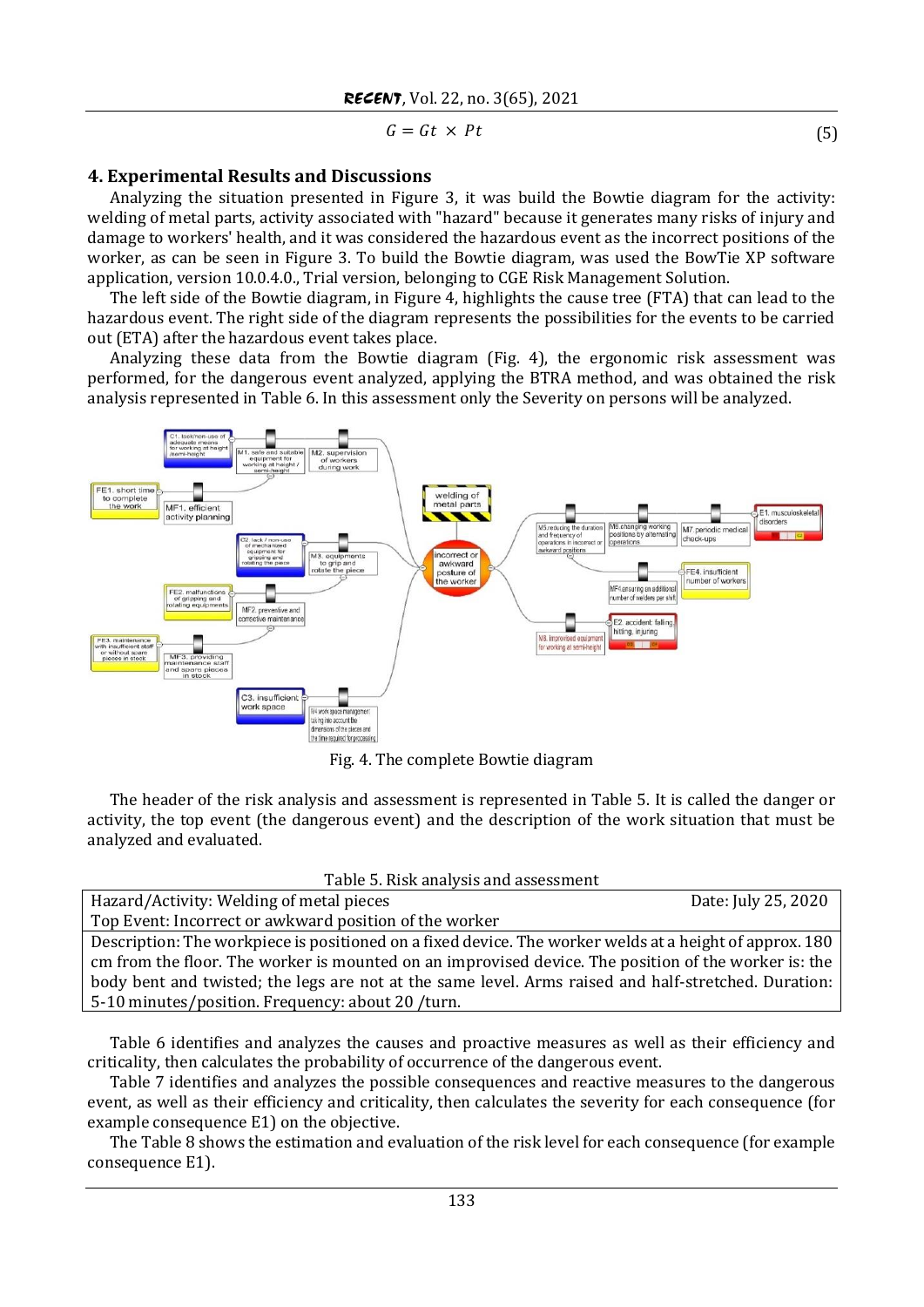| Table 6. Analysis of causes and proactive measures - those that influence Probability                      |                                                                                                                                      |                                                                                                                                          |                                                                                                                                 |                 |                |                 |  |  |
|------------------------------------------------------------------------------------------------------------|--------------------------------------------------------------------------------------------------------------------------------------|------------------------------------------------------------------------------------------------------------------------------------------|---------------------------------------------------------------------------------------------------------------------------------|-----------------|----------------|-----------------|--|--|
| Cause                                                                                                      | <b>Barriers</b>                                                                                                                      | <b>FE</b>                                                                                                                                | FE control                                                                                                                      | $(E)^*$ $(C)^*$ |                | Pc              |  |  |
| C <sub>1</sub><br>Lack/non-use<br>of adequate<br>means for<br>working at<br>height/semi-<br>height         | M1.<br>Safe and suitable means<br>for working at<br>height/semi-height<br>M <sub>2</sub> .<br>Supervision of workers<br>during work  | FE1.<br>The short time assigned Effective business<br>to complete the work                                                               | MF1.<br>planning                                                                                                                | $\overline{2}$  | $\overline{2}$ | 4<br>(Rare)     |  |  |
| C <sub>2</sub><br>Lack / non-use<br>of mechanized<br>means of<br>gripping and<br>rotating the<br>workpiece | M3.<br>Devices that grip and<br>rotate the workpiece                                                                                 | FE2.<br>Defective gripping and<br>rotating means<br>FE3.<br>Maintenance with<br>insufficient staff or<br>without spare parts in<br>stock | MF2.<br>Preventive and<br>corrective<br>maintenance<br>MF3.<br>Providing the<br>necessary staff<br>and stocks of<br>spare parts | 3               | $\overline{2}$ | 6<br>(Possible) |  |  |
| C3.<br>Insufficient<br>workspace                                                                           | M4.<br>Workspace management<br>taking into account the<br>dimensions of the<br>workpieces and the time<br>required for<br>processing |                                                                                                                                          |                                                                                                                                 | $\overline{4}$  | 1              | 4<br>(Rare)     |  |  |
|                                                                                                            |                                                                                                                                      | <b>Total Pc</b>                                                                                                                          |                                                                                                                                 |                 |                | 4.67            |  |  |
| $(E)^*$ - Efficiency, $(C)^*$ - Critical                                                                   |                                                                                                                                      | Probability of occurrence of the dangerous event $-P = 3$ (Possible)                                                                     |                                                                                                                                 |                 |                |                 |  |  |

*RECENT*, Vol. 22, no. 3(65), 2021

## Table 7. Analysis of consequences and reactive measures-those that can influence Severity (E1)

| Consequences                                                                                         | <b>Existing measures</b>                                                                                                                                                                                        | FE                                           | FE control                                                        | $(E)^*$ |  | Gc |
|------------------------------------------------------------------------------------------------------|-----------------------------------------------------------------------------------------------------------------------------------------------------------------------------------------------------------------|----------------------------------------------|-------------------------------------------------------------------|---------|--|----|
| E1.<br>Musculoskeletal<br>disorders                                                                  | M5.<br>Reducing the duration and<br>frequency of operations in<br>incorrect or uncomfortable<br>positions<br>M6.<br>Changing working positions by<br>alternating operations<br>M7.<br>Periodic medical check-up | FE4.<br>Insufficient<br>number of<br>workers | MF4.<br>Providing an<br>additional number<br>of welders per shift | 3       |  | h  |
| $(E)^*$ - Efficiency, $(C)^*$ - Critical<br>The consequence E1 has severity: $G = 3$ (Major effects) |                                                                                                                                                                                                                 |                                              |                                                                   |         |  |    |

Table 8. Calculation of the risk level for the consequence E1

| Calculation of the risk level for the consequence E1 |  |               |  |  |  |
|------------------------------------------------------|--|---------------|--|--|--|
| Severity (personal injury) (G)                       |  | Major effects |  |  |  |
| Probability (P)                                      |  | Possible      |  |  |  |
| Risk level (R)                                       |  | Medium        |  |  |  |

The Table 9 shows the analysis of consequences and measures-those that can influence Severity. The Table 10 shows the estimation and assessment of the risk level for the consequence E2. The Table 9 and Table 10 shows the same type of analysis as in Tables 7, but for the consequence E2.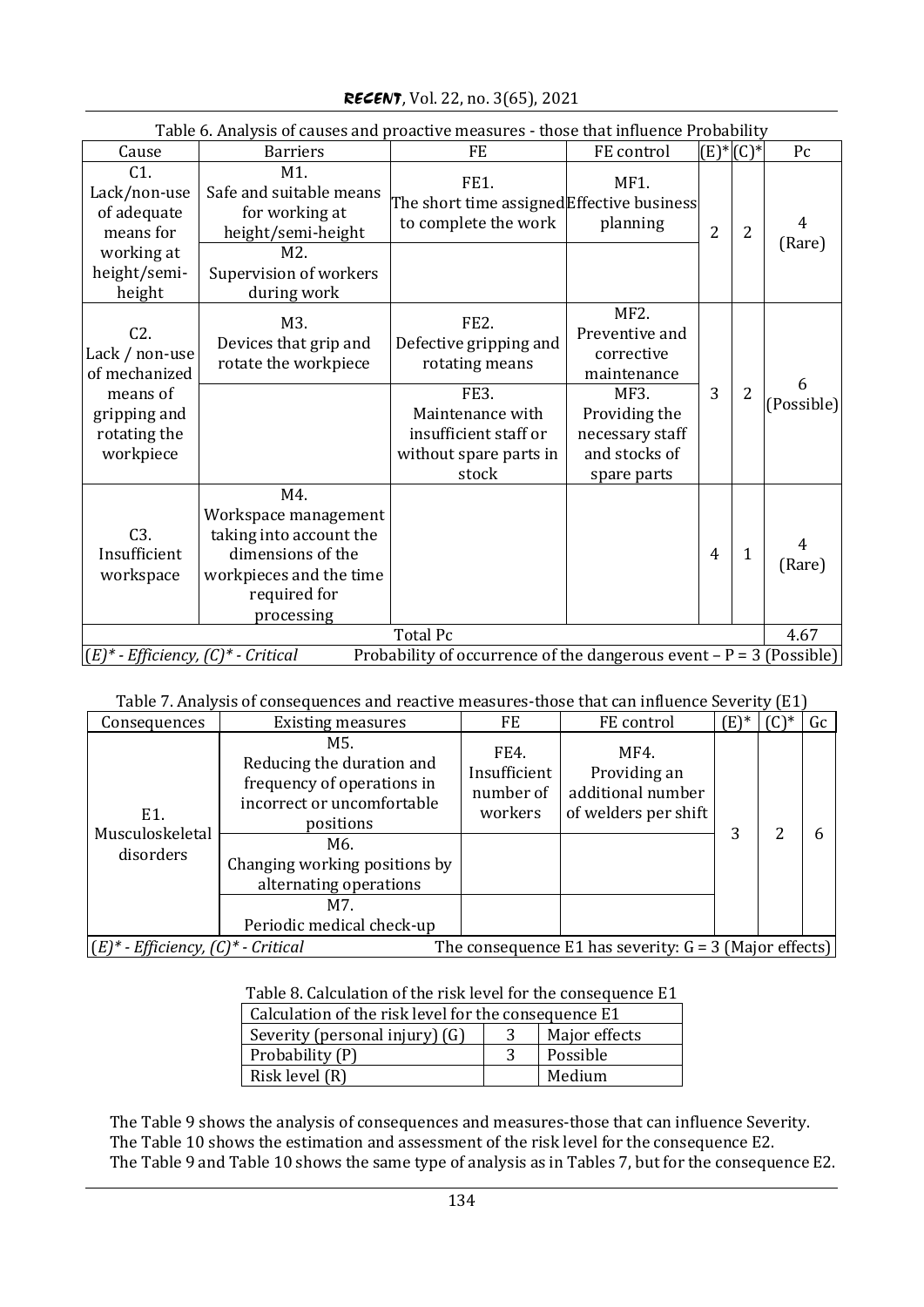|                                          | Table 9. Analysis of consequences and reactive measures-those that can influence Severity (E2) |    |                                                  |         |    |
|------------------------------------------|------------------------------------------------------------------------------------------------|----|--------------------------------------------------|---------|----|
| Consequences                             | <b>Existing measures</b>                                                                       | FE | FE control                                       | $(E)^*$ | Gc |
| E2. Accidents:                           | M8. Improvised means for working                                                               |    |                                                  |         |    |
| falling, hitting                         | at semi-height                                                                                 |    |                                                  |         |    |
| $(E)^*$ - Efficiency, $(C)^*$ - Critical |                                                                                                |    | The consequence E2 has severity: $G = 4$ (Death) |         |    |

*RECENT*, Vol. 22, no. 3(65), 2021

Table 10. Estimation and assessment of the risk level for the consequence E2

| Calculation of the risk level for the consequence E2 |          |               |  |  |  |  |  |
|------------------------------------------------------|----------|---------------|--|--|--|--|--|
| Severity (personal injury) (G)                       |          | Major effects |  |  |  |  |  |
| Probability (P)                                      | Possible |               |  |  |  |  |  |
| Risk level (R)                                       |          | High          |  |  |  |  |  |

The debates on the results obtained and the effectiveness of the BTRA method show that the assessment of the risks related to ergonomics in a "classical" manner, highlights both the way in which the health of workers is affected due to awkward and insecure positions and the way in which problems related to ergonomics (e.g. awkward positions) affect the safety of workers, namely they can cause serious accidents.

The BTRA method estimates the level of risk and assesses the risk for each consequence. These consequences are identified and showed in the Bowtie diagram. It can be seen that the risk assessment resulting directly from the Bowtie diagram is systematic and with a high degree of rigor, qualities observable even in the way in which the risks can be defined, for example: "risk of falling from a height / semi-height of the worker standing in an incorrect working position, a position caused by the lack /non-use of adequate means for working at height". Thus, a risk expressed in this way can be treated specifically as compared to a risk with the same effect but with a different cause and therefore possibly a different level of risk, because there may be another probability of occurrence of that risk at the same severity level.

Analyzing the results of the assessment of the ergonomic risks generated by incorrect and/or uncomfortable positions during the activity of welding of the workpieces in the production hall, it is found that there is a high probability of occurrence of musculoskeletal disorders but also of serious injury to the worker caused in particular by the non-use of the appropriate means of working at height/semi-height and the use of improvisations, as well as due to the lack of mechanized means for gripping and rotating the workpiece in a position favorable to the worker.

This study has some limitations. The impact of applying the BTRA method in other fields of activity has not been studied. The results of the analyzed example cannot be implicitly generalized.

## **5. Conclusions**

Analyzing the results obtained in this paper, it can be concluded the following:

- 1. The Bowtie methodology has proven its efficiency and effectiveness in identifying causes and effects in the event of occurrence of a Hazardous Event (Top Event). Visualizing the causes, consequences, barriers and escalating factors facilitates the identification of possible vulnerabilities and the taking of necessary measures so that the hazardous event does not occur.
- 2. The Bowtie method can play an important role in improving job security programmers.
- 3. The BTRA assessment method is also easy to use in combination with the Bowtie method, taking into account the causes and consequences and assessing the effectiveness of proactive and reactive barriers, then classifying the criticality of causes and effects and finally estimating the probability and severity values based on which the risk is assessed.

## **References**

- 1. Alizadeh S.S., Moshashaei P. (2015): *The Bowtie method in safety management system: A literature review.* Scientific Journal of Review, ISSN 2322-2433, Vol. 4, no. 9, pp. 133-138, doi: 10.14196/sjr.v4i9.1933
- 2. Gerkensmeier B., Ratter B.M.W. (2018): *Multi-risk, multi-scale and multi-stakeholder-the contribution of a bowtie analysis for risk management in the trilateral Wadden Sea Region*. Journal of Coastal Conservation, ISSN 1874-7841, Vol. 22, no. 1, pp. 145-156, doi:10.1007/s11852-016-0454-8